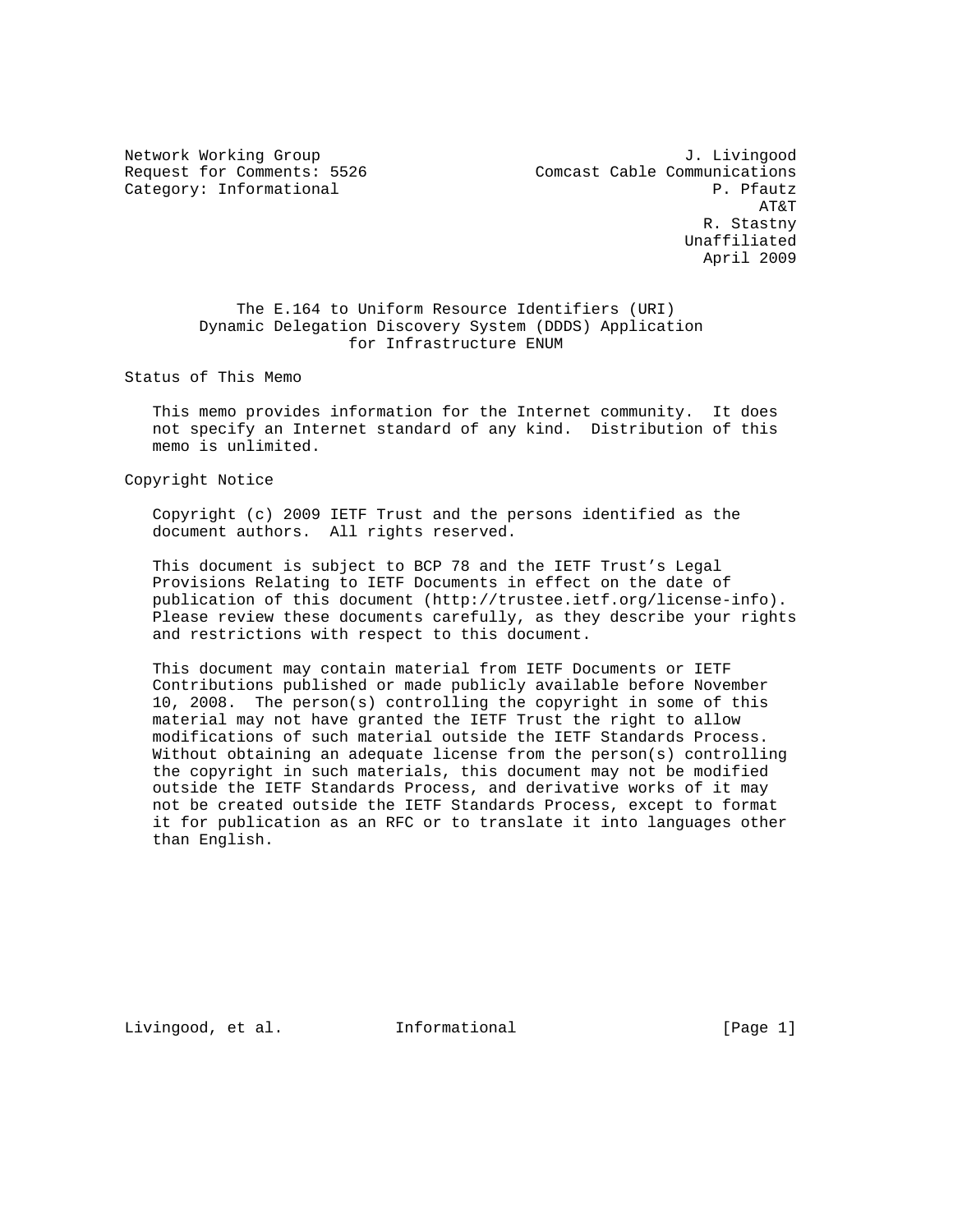## Abstract

 This document defines the use case for Infrastructure ENUM and proposes its implementation as a parallel namespace to "e164.arpa", as defined in RFC 3761, as the long-term solution to the problem of allowing carriers to provision DNS records for telephone numbers independently of those provisioned by end users (number assignees).

Table of Contents

|  | 5. Security and Privacy Considerations 4 |  |
|--|------------------------------------------|--|
|  |                                          |  |
|  |                                          |  |
|  |                                          |  |

## 1. Introduction

 ENUM (E.164 Number Mapping [1]) is a system that transforms E.164 numbers [2] into domain names and then uses the DNS (Domain Name Service) [3] to discover NAPTR records that specify what services are available for a specific domain name.

 ENUM as originally defined was based on the end-user opt-in principle. While this has great potential to foster new services and end-user choices in the long term, the current requirements for IP-based interconnection of Voice over IP (VoIP) domains require the provisioning of large numbers of allocated or served (hosted) numbers of a participating service provider, without the need for individual users to opt-in. This way, service providers can provision their own ENUM information that is separate, distinct, and likely to be different from what an end-user may provision. This is particularly important if Infrastructure ENUM is used for number-portability applications, for example, which an end-user would be unlikely interested in provisioning but which a service provider would likely find essential.

 In addition, while it is possible that service providers could mandate that their users opt-into e164.arpa through end-user contract terms and conditions, there are substantial downsides to such an approach. Thus, for all these reasons and many others, ENUM for end-user provisioning is ill-suited for use by service providers for the interconnection of VoIP domains.

Livingood, et al. Informational [Page 2]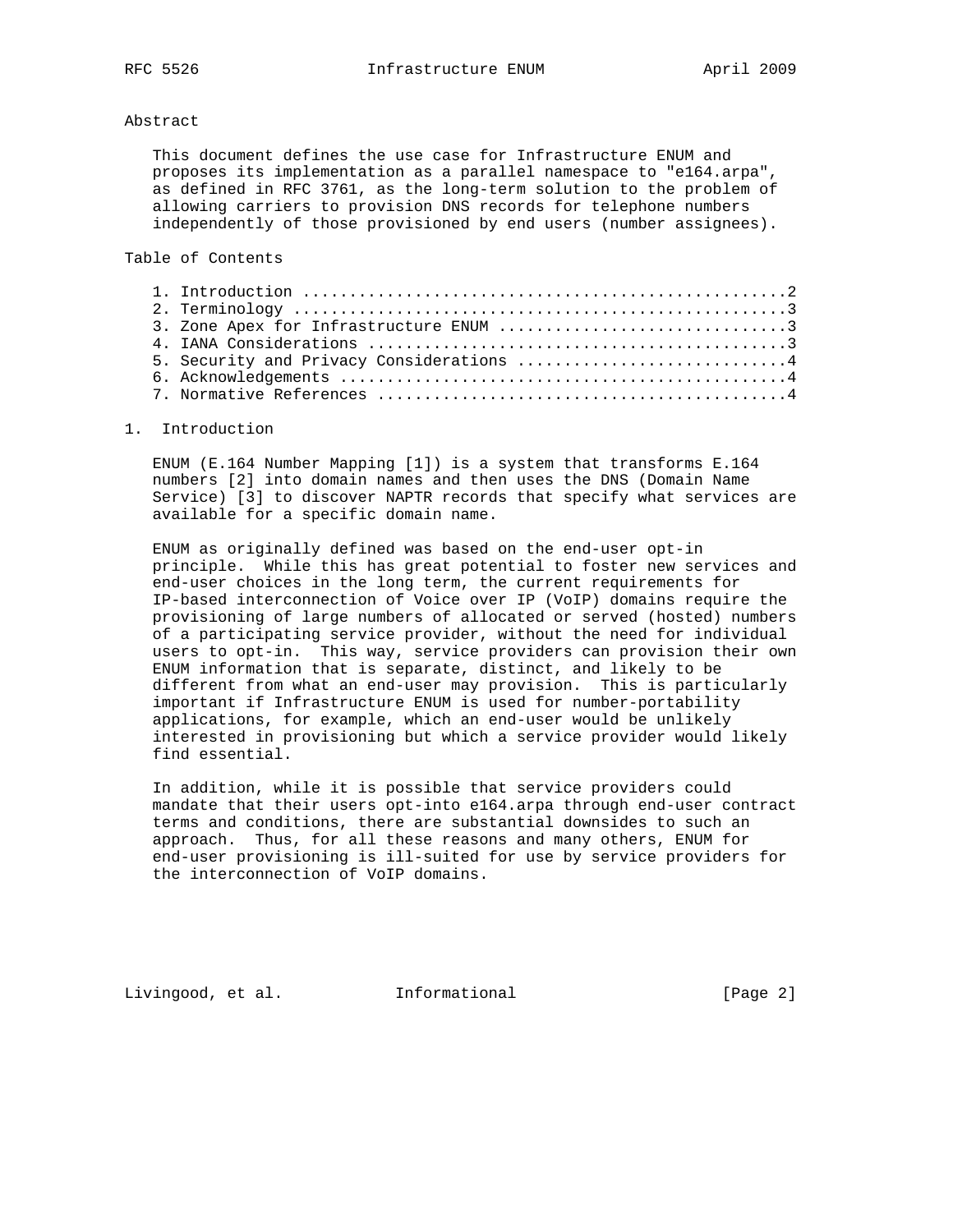As VoIP evolves and becomes pervasive, E.164-addressed telephone calls need not necessarily traverse the Public Switched Telephone Network (PSTN). Therefore, VoIP service providers have an interest in using ENUM on a so-called "Infrastructure" basis in order to keep VoIP traffic on IP networks on an end-to-end basis, both within and between service provider domains. This requires a means of identifying a VoIP point of interconnection to which calls addressed to a given E.164 number may be delivered; Infrastructure ENUM provides this means. Calls that can originate and terminate on IP networks, and do not have to traverse the PSTN, will require fewer or no points of transcoding, and can also involve additional IP network services that are not possible on the PSTN, among other benefits.

Requirements for Infrastructure ENUM are provided in [4].

2. Terminology

 The key words "MUST", "MUST NOT", "REQUIRED", "SHALL", "SHALL NOT", "SHOULD", "SHOULD NOT", "RECOMMENDED", "MAY", and "OPTIONAL" in this document are to be interpreted as described in BCP 14, RFC 2119 [5].

3. Zone Apex for Infrastructure ENUM

 This document proposes that Infrastructure ENUM be implemented by means of a parallel namespace to e164.arpa dedicated to Infrastructure ENUM, in a domain that is yet to be determined. Use of a parallel namespace allows carriers and end-users to control their ENUM registrations independently, without forcing one to work through the other.

 Infrastructure ENUM Tier 2 resource records in the Infrastructure ENUM tree will be controlled by the service provider that is providing services to a given E.164 number, generally referred to in various countries as the "carrier-of-record" (see [4]). The definition of a carrier-of-record for a given E.164 number is a national matter or is defined by the entity controlling the numbering space.

See also Section 3, "Requirements for Infrastructure ENUM", of [4].

4. IANA Considerations

 IANA has created a registry for Enumservices as originally specified in RFC 2916 and revised in RFC 3761. Enumservices registered with IANA are valid for Infrastructure ENUM as well as end-user ENUM.

Livingood, et al. Informational [Page 3]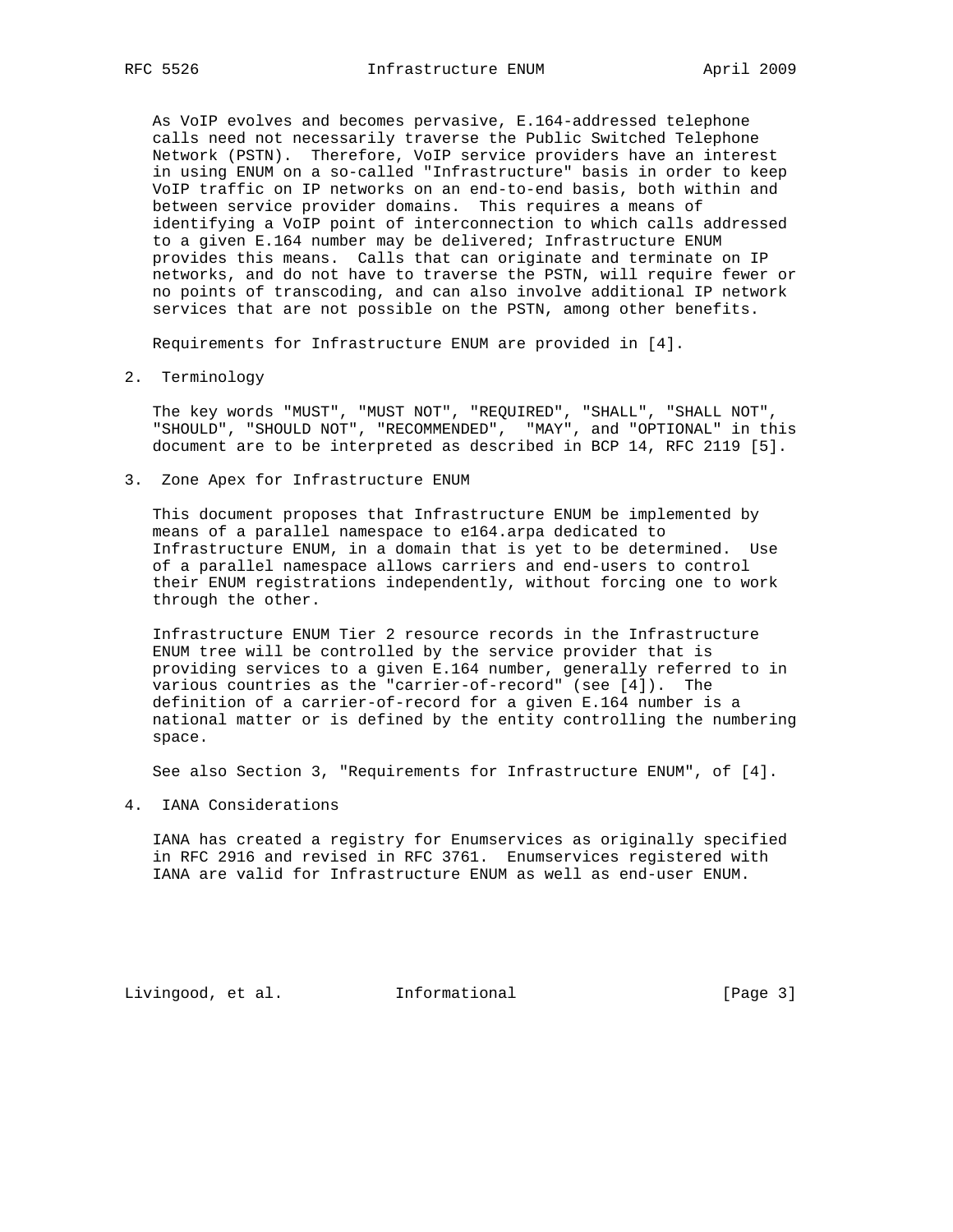## 5. Security and Privacy Considerations

 This document proposes a new zone apex for ENUM to meet the requirements of Infrastructure ENUM. The over-the-network protocol of ENUM is unchanged by the addition of an apex and, as such, the Security Considerations of RFC 3761 [1] still apply. Specific considerations related to the security of an Infrastructure ENUM apex are given in more detail in Section 4, "Security Considerations", of [4].

 Infrastructure ENUM registrations proposed by this document should resolve to service provider points-of-interconnection rather than to end-user equipment. Service providers need to take appropriate measures to protect their end-user customers from unwanted communications as with other types of interconnections.

6. Acknowledgements

 The authors wish to thank Lawrence Conroy, Patrik Faltstrom, Michael Haberler, Otmar Lendl, Steve Lind, Alexander Mayrhofer, Jim Reid, and Richard Shockey for their helpful discussions of this document and the concept of Infrastructure ENUM.

- 7. Normative References
	- [1] Faltstrom, P. and M. Mealling, "The E.164 to Uniform Resource Identifiers (URI) Dynamic Delegation Discovery System (DDDS) Application (ENUM)", RFC 3761, April 2004.
	- [2] ITU-T, "The International Public Telecommunication Number Plan", Recommendation E.164, February 2005.
	- [3] Mockapetris, P., "Domain names concepts and facilities", STD 13, RFC 1034, November 1987.
	- [4] Lind, S. and P. Pfautz, "Infrastructure ENUM Requirements", RFC 5067, November 2007.
	- [5] Bradner, S., "Key words for use in RFCs to Indicate Requirement Levels", BCP 14, RFC 2119, March 1997.